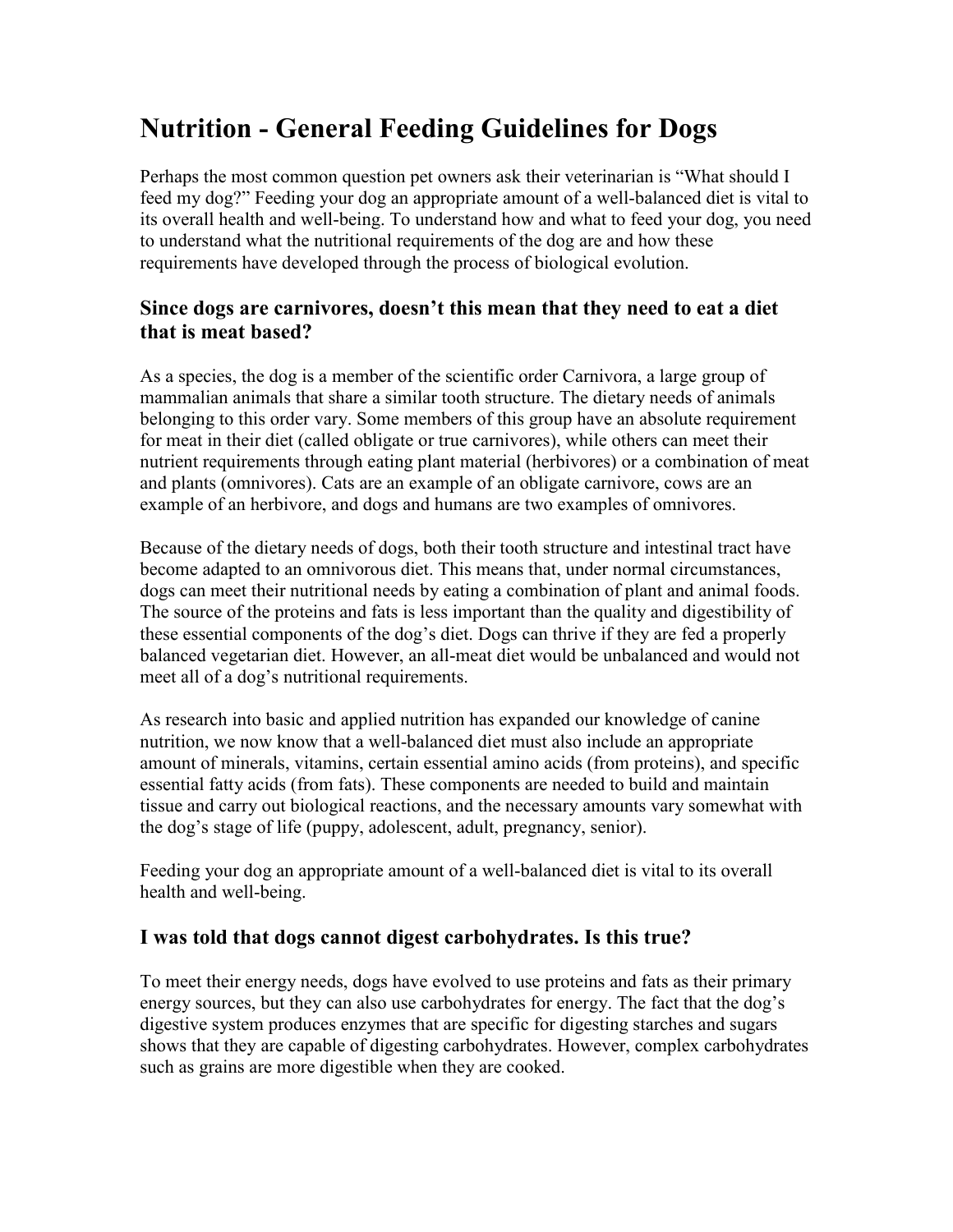# **I have heard that dogs should only eat raw foods and that dogs cannot properly digest cooked foods. Is this true?**

Domesticated dogs have adapted over millennia to consumption of diets provided by their human companions, including foods that have been cooked. As mentioned above, dogs can actually digest complex carbohydrates more easily once they have been cooked.

## **What are the nutritional requirements for dogs?**

The six basic nutrients are water, proteins, fats, carbohydrates, minerals, and vitamins. These essential nutrients are required as part of the dog's regular diet and are involved in all of the basic functions of the body. The minimum dietary requirement has been established for many nutrients. The maximum tolerable amounts of some nutrients are known, and results of toxicity have been established. What is less understood is what may happen over time with marginal deficiencies or excesses.

Nutritional guidelines have been developed by the Association of American Feed Control Officials (AAFCO). AAFCO guidelines are the general basis for the nutritional content of commercial pet foods. Here are some key nutritional guidelines from the 2009 AAFCO guide:

| <b>Nutrient</b> | <b>Growth and</b>   | <b>Adult</b>        | <b>Adult</b>                      |
|-----------------|---------------------|---------------------|-----------------------------------|
|                 | <b>Reproduction</b> | Maintenance         | Maintenance                       |
|                 |                     | <b>Minimum</b>      | <b>Maximum</b>                    |
| Crude protein   | 22%                 | 18%                 |                                   |
| Crude fat       | 8%                  | 5%                  |                                   |
| Linoleic acid   | 1.0%                | $1.0\%$             |                                   |
| Calcium         | $1\%$               | 0.6%                | 2.5%                              |
| Phosphorus      | 0.8%                | $0.5\%$             | 1.6%                              |
| Potassium       | $0.6\%$             | $0.6\%$             |                                   |
| Sodium          | $0.3\%$             | $0.06\%$            |                                   |
| Copper          | $7.3 \text{ mg/kg}$ | $7.3 \text{ mg/kg}$ | $250 \frac{\text{mg}}{\text{kg}}$ |
| Zinc            | $120 \text{ mg/kg}$ | $120 \text{ mg/kg}$ | $1,000$ mg/kg                     |
| Vitamin A       | 5,000 IU/kg         | $5,000$ IU/kg       | 250,000 IU/kg                     |
| Vitamin D       | 500 IU/kg           | 500 IU/kg           | $5,000$ IU/kg                     |
| Vitamin E       | $50$ IU/ $kg$       | $50$ IU/kg          | $1,000$ IU/kg                     |
| Thiamine        | $1.0$ mg/kg         | $1.0$ mg/kg         |                                   |

Keep in mind that these are only guidelines; your dog may need more or less based on its individual needs and health status.

# **What should I look for in a dog food?**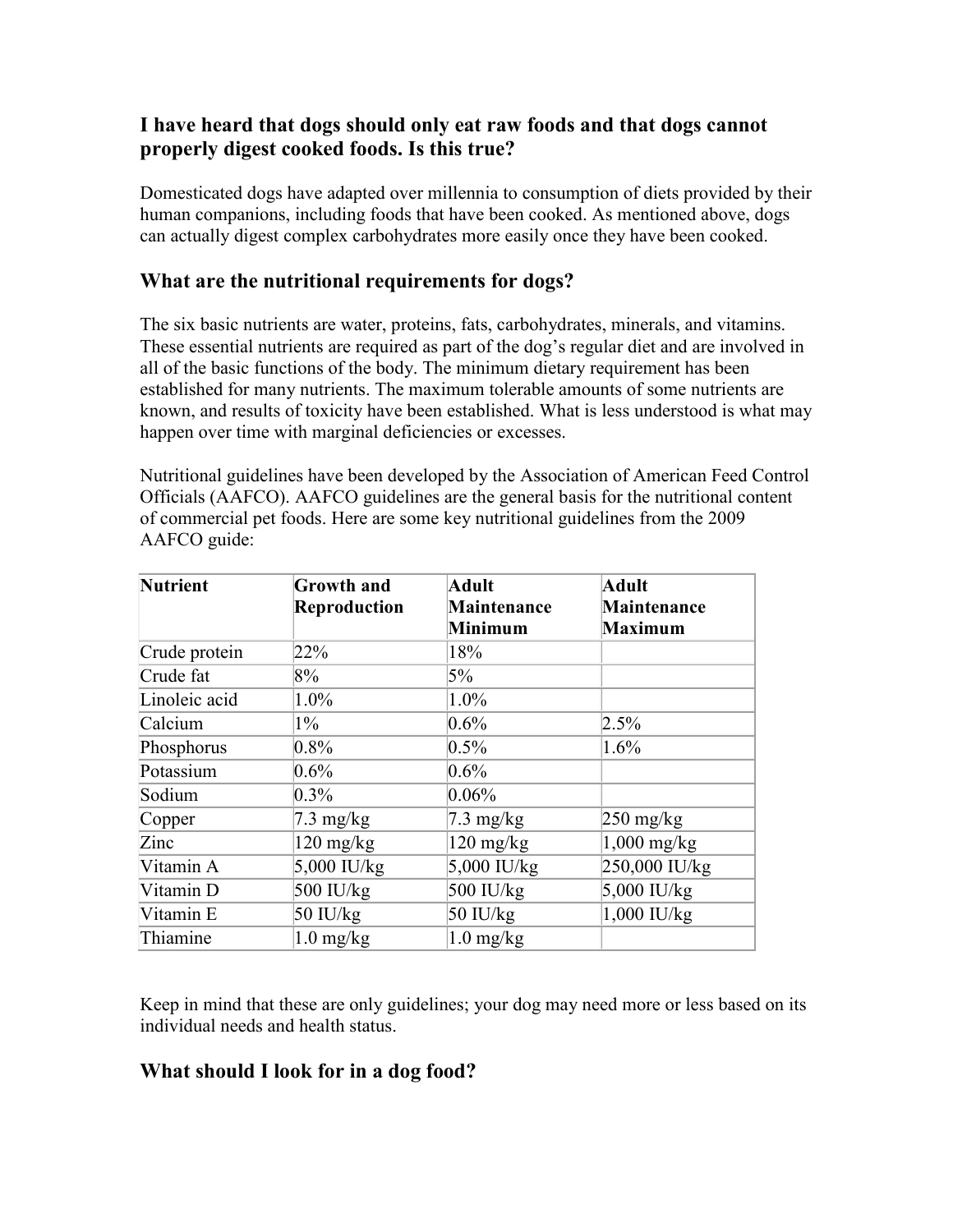The best advice you can receive about feeding your dog is this: Feed your dog the highest-quality food you can afford. The differences between a premium food and budget food aren't found on the nutrition label; they're found in the quality and source of ingredients. Two dog foods may each contain 27% protein but be vastly different when it comes to digestibility.

Pet food ingredients are listed by order of weight. Each ingredient is weighed when it is added to the batch of food, and ingredients such as fresh meat contain a lot of water, much of which is lost during processing. This means that a dry diet that lists corn as the first ingredient may be nutritionally superior to one listing meat first.

Select diets with real, recognizable, whole-food ingredients.

To further complicate matters, some nutrients are listed as a "minimum" percentage, while others are listed as a "maximum" percentage, meaning that the batch of food may contain a higher or lower percentage of the ingredient than shown on the label.

The best method to choose a food for your dog is to ask your veterinarian. However, here are some general tips to help you decide what should go into your dog's food bowl:

1. Select diets with real, recognizable, whole-food ingredients. If the majority of listed ingredients is unfamiliar to you, find another diet.

2. Select a low-calorie diet. Most adult, indoor, spayed or neutered dogs have low energy requirements. Your dog's diet should contain a relatively small amount of calories per cup—ideally less than 350 calories. If your dog food contains 500 calories per cup and you have a 20-pound dog, the amount you should feed is tiny (and unsatisfying!). Making matters worse, high-calorie foods mean even a few extra kibbles can really pack on the pounds.

# **How much should I feed?**

The ideal method for determining how many calories to feed your dog is to determine what your dog's lean weight should be and feed according to that weight. Unfortunately, this requires constant monitoring (and weighing) and is not always practical.

Your veterinarian can estimate how many calories your dog needs each day based on its lifestyle and body condition score. The standard formula used for calculating the energy requirements of the average adult dog that lives in the house, receives light daily exercise, and is spayed or neutered is:

30 X Weight in Kg (orpounds divided by  $2.2$ ) + 70 = Daily caloric needs

Be aware that few of our dogs are "average," so this formula is merely a starting point. Most dogs will require fewer calories on a daily basis, while a few will require slightly more. This daily caloric total includes not only your dog's meals, but also any snacks and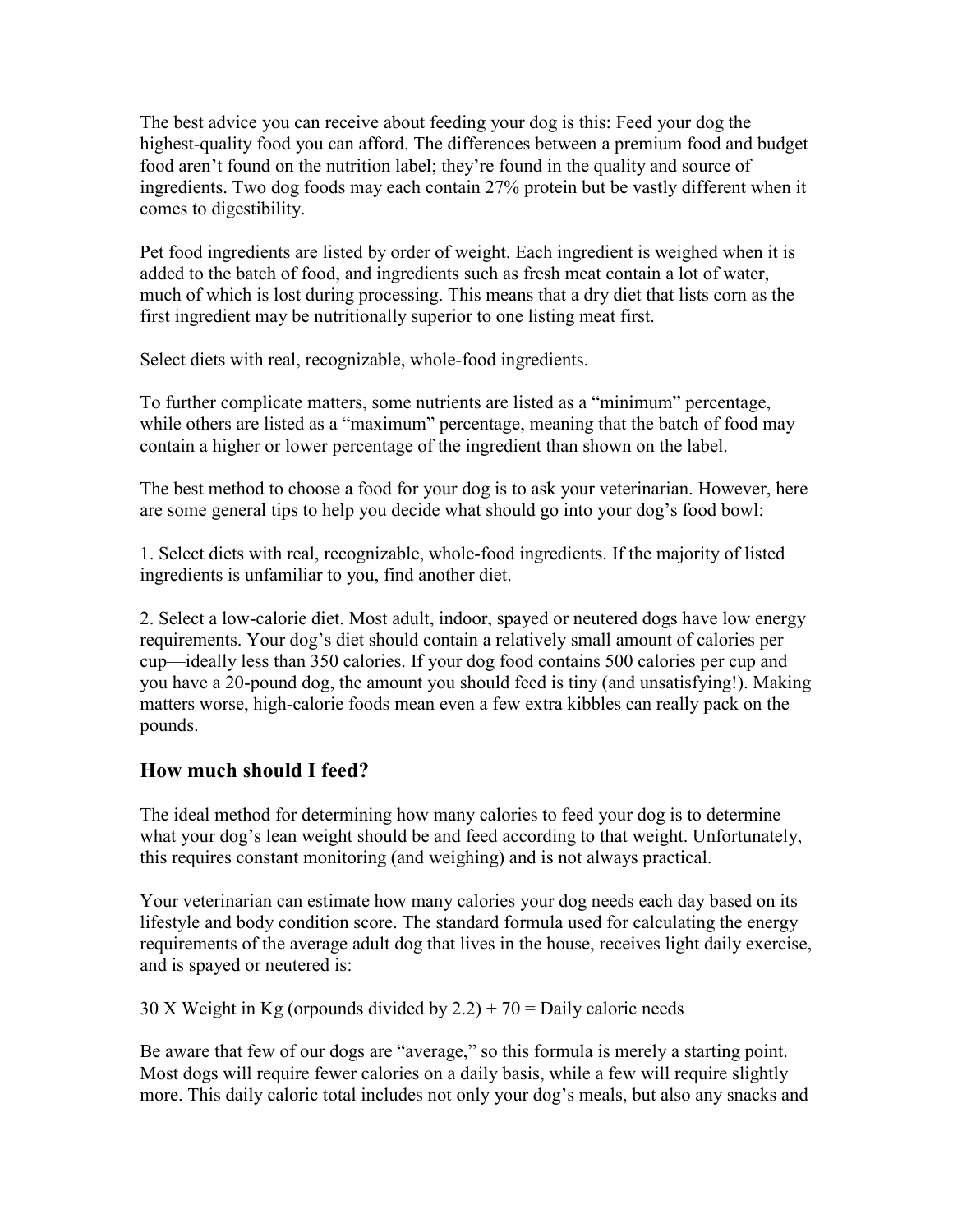treats. If your dog needs to lose weight, your veterinarian will recommend caloric restriction (which is usually 70% to 90% of the calculated amount for weight maintenance).

Be sure to count snacks and treats as part of your dog's total daily calories.

# **How often should I feed my dog?**

The biological evolution of dogs as hunters has given them specialized digestive and gastrointestinal adaptations that allow them to ingest a large meal followed by up to days of not eating. However, for most pet dogs, feeding once or twice per day is recommended. Many dogs will benefit from eating equally divided meals two to three times per day. Regardless of the feeding schedule you choose, avoid allowing your dog to exercise vigorously after consuming a large meal, especially if your dog eats its food rapidly. This will help minimize problems with bloat, intestinal obstruction, or other serious digestive disorders.

Be sure your dog has access to fresh, clean water at all times.

# **Is dry or canned food better?**

In terms of nutrition and digestibility, there are simply no differences between dry and canned (wet) dog food. You should make your decision based on your lifestyle, preferences, and budget. For dogs that need to consume more water or have certain special dietary needs, canned foods may be a better choice. Otherwise, most dogs will do fine on dry kibble.

Some dry kibble has been specially formulated as dental diets and can mechanically help remove plaque. For further information, see our handout "Dental Disease in Dogs".

## **Are there any breed differences in nutritional requirements?**

In the past several decades, nutritionists and veterinary researchers have identified that there are definite breed variations in metabolism and nutrient requirements. Breeds of dogs that were developed in specific locations, such as Arctic Circle breeds and some of the "water'" breeds, may have adapted to specialized diets that are common in their place of origin. Inbreeding and genetic differences between individuals in each species may result in further need for individualization of the pet's diet in order to optimize health.

In addition to considering your dog's breed, you should also consider your dog's lifestyle. Working pets (hunting dogs, field trial dogs, herding dogs) require different ratios of proteins and fats in their diets than "lap dogs" or sedentary house pets.

# **What is meant by "life-stage nutrition"?**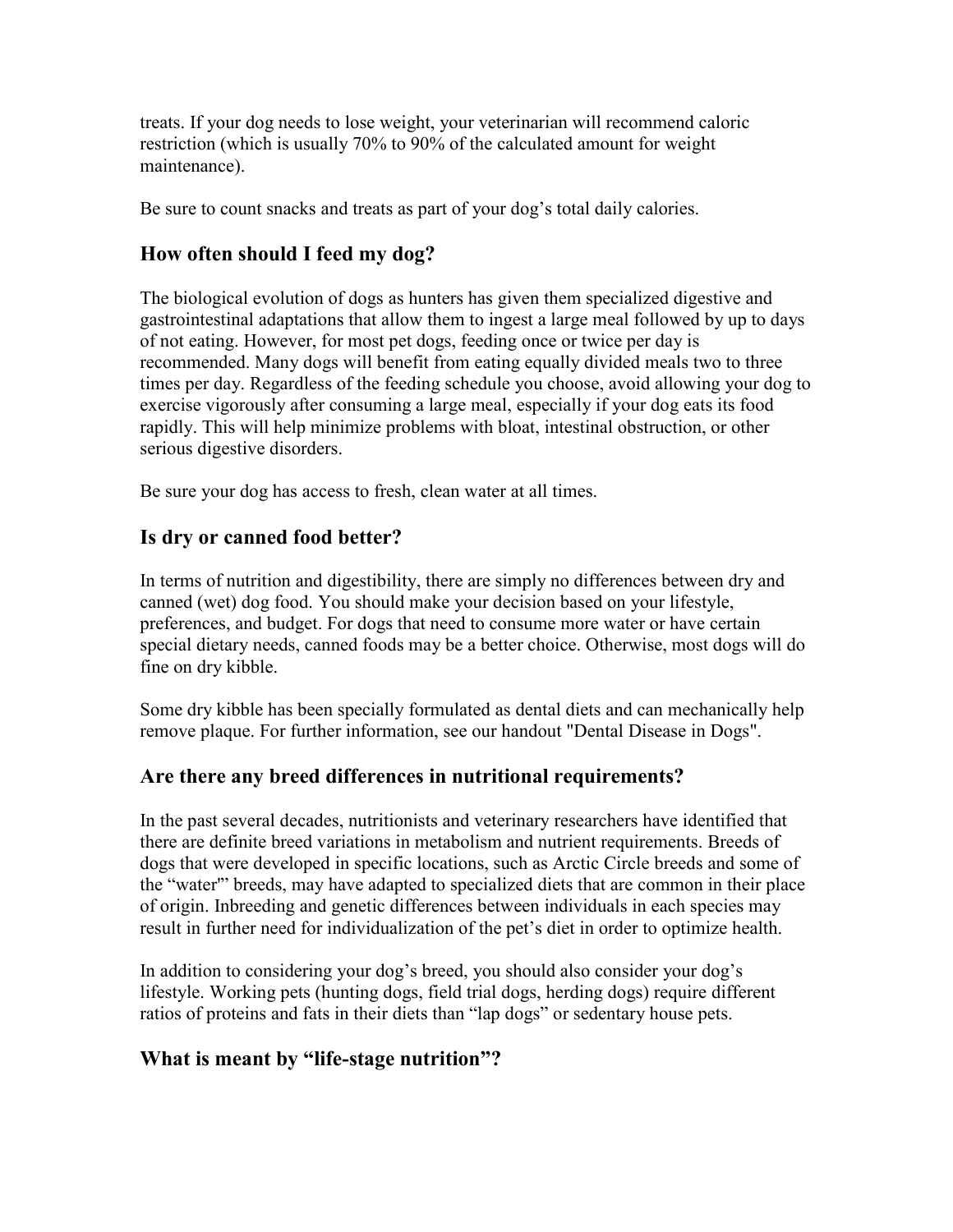

Dogs have varying nutritional needs during different stages of their lives, and feeding a diet that is formulated for all

life stages is not necessarily appropriate. An "all-purpose" dog food may not provide enough nutrients to meet the needs of a growing puppy or a pregnant or nursing mother. Conversely, this same all-purpose diet may provide excessive nutrients to a senior or inactive dog. Feeding your dog according to its stage of life (puppy, adolescent, pregnancy, adult, senior) is now recommended by respected nutritionists to maintain your pet's overall health and well-being and improve both the quality and the quantity of your dog's life.

# **Life-stage feeding for puppies**

Early in life, puppies must eat often and lots! They need relatively larger quantities of food because they are growing rapidly and have limited space in their tiny stomachs.

At 6 to 8 weeks of age, they need to be fed about four to six meals a day.

By 6 months, the need for food is decreased because puppies are about 75% of their adult size and can be fed two to three meals a day.

A good-quality puppy food has advantages over adult dog food because it has been specially formulated for a puppy's demanding nutritional requirements and contains the appropriate amount of calcium. Because of their rapid growth, any nutritional "mistakes" made during puppyhood will have more severe, even irreversible and lifelong, consequences. Because growth is almost complete by 8 to 10 months of age, the average puppy can be switched to "adult" dog food at about 12 months of age.

If you have a large- or giant-breed puppy, one that is going to weigh more than 50 pounds (23 kg) as an adult, or is at-risk for hip dysplasia, elbow dysplasia, or other growth abnormalities (for example, Labrador and golden retrievers, German shepherds), you should feed a puppy food specially formulated for "large-breed" puppies. These diets are formulated to contain the optimal ratio of proteins and calcium to moderate rapid bone growth that can lead to joint disorders. Your veterinarian may also recommend a transitional "adolescent" diet for your pet's "teenage" years.

After weaning, the majority of puppies lose the ability to digest milk sugar (lactose). Therefore, while small amounts may be tolerated, feeding milk can cause intestinal upset and diarrhea because dogs cannot digest it properly.

## **Life-stage feeding for the older dog**

Older dogs, especially those over 7 years of age, will benefit from a diet formulated for their needs. Senior dog diets often have lower calories, higher protein, lower sodium, and fewer carbohydrates. Many also contain ingredients such as prebiotics to maintain